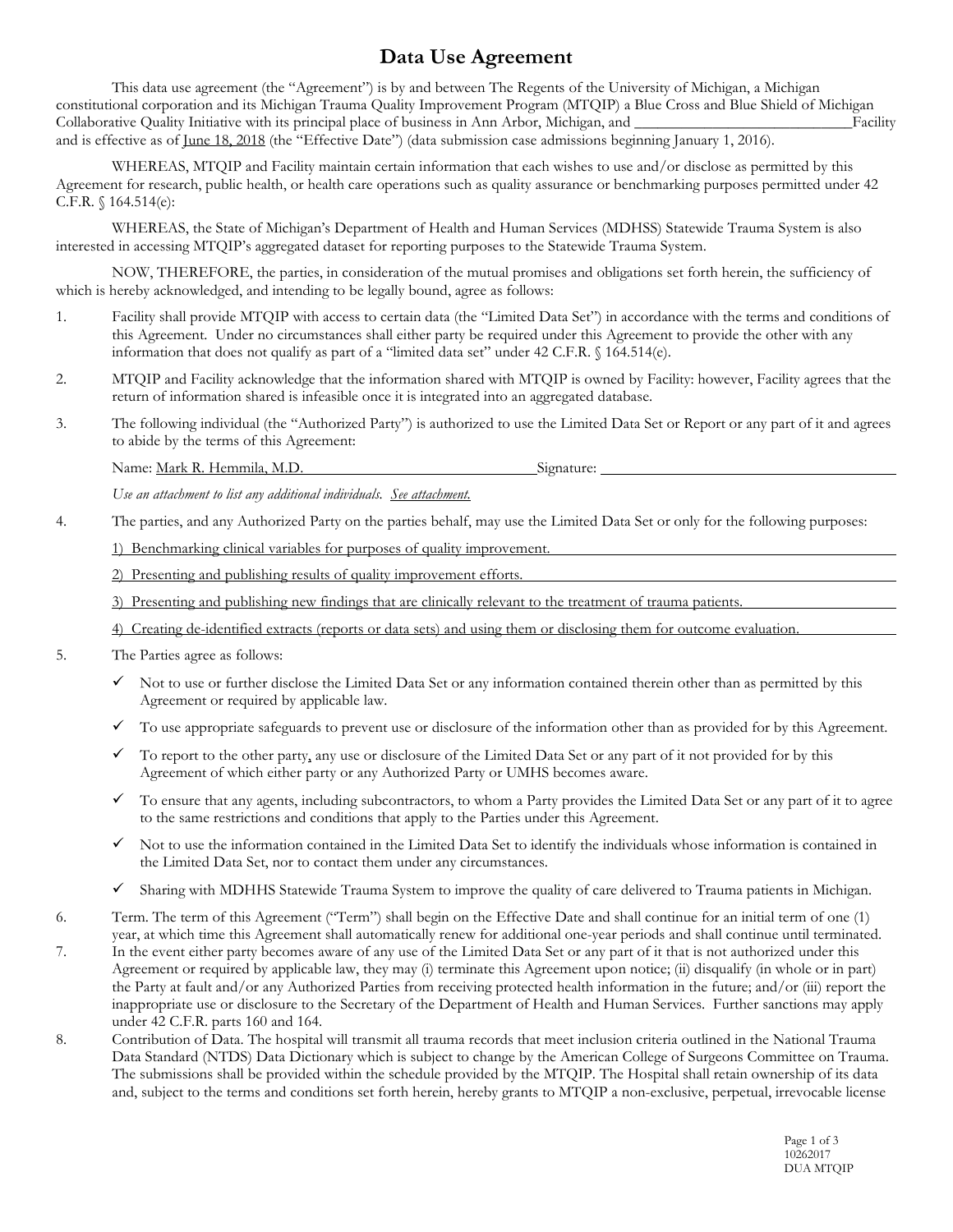to utilize the data and to share it with other participants for purposes of quality improvement/benchmarking in the area of health care, or for related research purposes.

WHEREFORE, the parties, through their authorized representatives, hereby accept and agree to the terms and conditions of this Agreement.

| The Regents of the University of Michigan                        | Facility              |
|------------------------------------------------------------------|-----------------------|
|                                                                  |                       |
|                                                                  |                       |
| Title: Chief Compliance Officer, Michigan Medicine Title: Title: |                       |
| Date:                                                            | Date: $\qquad \qquad$ |